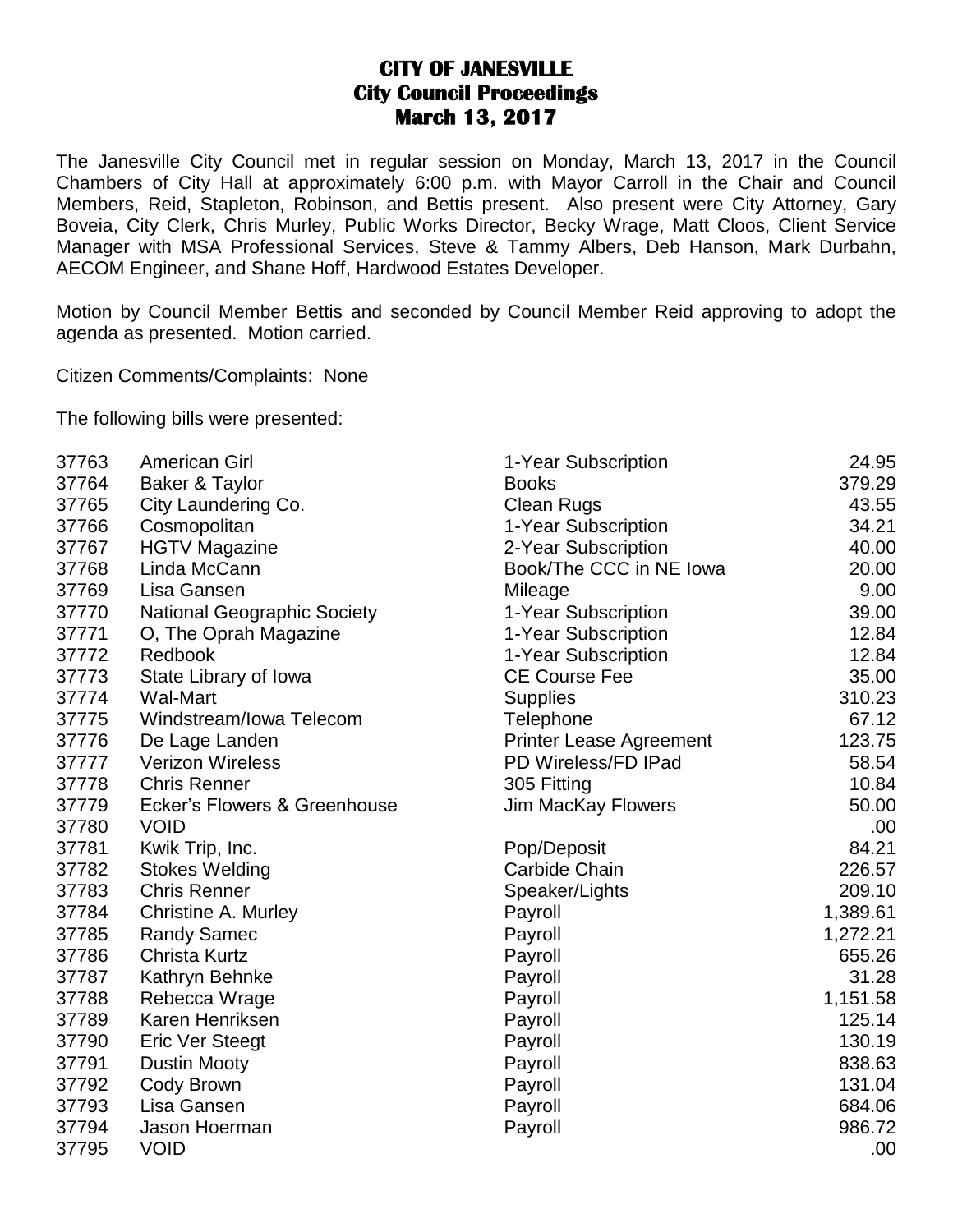| 37796 | <b>IPERS</b>                            | <b>IPERS</b>                         | 3,279.47 |
|-------|-----------------------------------------|--------------------------------------|----------|
| 37797 | Treasurer – State of Iowa               | <b>State Taxes</b>                   | 797.00   |
| 37798 | <b>VOID</b>                             |                                      | .00      |
| 37799 | <b>VOID</b>                             |                                      | .00      |
| 37800 | <b>VOID</b>                             |                                      | .00      |
| 37801 | <b>Card Center</b>                      | <b>Power Converter</b>               | 119.94   |
| 37802 | <b>Eric VerSteegt</b>                   | Laptop/Converter/Office 365          | 571.96   |
| 37803 | Kristin Eggleston                       | <b>BLS Instructor Cards/Hourly</b>   | 305.00   |
| 37804 | <b>AFLAC Insurance</b>                  | <b>Optional Employee Insurance</b>   | 115.68   |
| 37805 | <b>Chris Renner</b>                     | 12 SS Cups - 100 Year Celebration    | 263.88   |
| 37806 | <b>Sun Life Financial</b>               | Employee Life & Disability Insurance | 343.89   |
| 37807 | <b>Wal-Mart</b>                         | File Folders, Envelopes, Misc.       | 260.08   |
| 37808 | Wellmark                                | Employee Health & Dental Insurance   | 3,177.04 |
| 37809 | Christine A. Murley                     | Payroll                              | 1,389.61 |
| 37810 | <b>Tina Ristau</b>                      | Payroll                              | 31.28    |
| 37811 | <b>Randy Samec</b>                      | Payroll                              | 1,272.21 |
| 37812 | <b>Christa Kurtz</b>                    | Payroll                              | 655.26   |
| 37813 | Rebecca Wrage                           | Payroll                              | 1,166.33 |
| 37814 | Karen Henriksen                         | Payroll                              | 44.33    |
| 37815 | Jason Hildebrand                        | Payroll                              | 147.32   |
| 37816 | <b>Eric Ver Steegt</b>                  | Payroll                              | 310.78   |
| 37817 | <b>Dustin Mooty</b>                     | Payroll                              | 954.88   |
| 37818 | Cody Brown                              | Payroll                              | 80.42    |
| 37819 | Lisa Gansen                             | Payroll                              | 669.03   |
| 37820 | Jason Hoerman                           | Payroll                              | 995.43   |
| 37821 | 3 E Electrical Engineering              | <b>Generator Serviced</b>            | 525.00   |
| 37822 | <b>AECOM</b>                            | <b>Engineering Fees</b>              | 3,855.50 |
| 37823 | <b>AFLAC Insurance</b>                  | <b>Optional Employee Insurance</b>   | 115.68   |
| 37824 | Ahlers & Cooney                         | <b>Legal Fees</b>                    | 225.00   |
| 37825 | Auditor - State of Iowa                 | <b>Annual Exam Filing Fees</b>       | 175.00   |
| 37826 | <b>Black Hawk Waste Disposal</b>        | <b>Landfill Fees</b>                 | 974.39   |
| 37827 | Boveia Law Firm                         | Legal Fees                           | 1,272.38 |
| 37828 | <b>Central Iowa Water Association</b>   | <b>Bulk Water Usage</b>              | 6,060.60 |
| 37829 | <b>Compass Minerals America</b>         | Salt                                 | 2,168.37 |
| 37830 | Data Technologies                       | <b>Workshop Registration Fee</b>     | 95.00    |
| 37831 | <b>Elsamiller Electric</b>              | <b>Bridge Light Repair</b>           | 200.32   |
| 37832 | Galls, Inc.                             | Battery & Rechargeable               | 168.75   |
| 37833 | <b>IA Water Environment Association</b> | <b>Workshop Registration Fee</b>     | 100.00   |
| 37834 | <b>IAMU</b>                             | <b>Registration Fee</b>              | 50.00    |
| 37835 | <b>IMFOA</b>                            | <b>Registration Fees</b>             | 250.00   |
| 37836 | <b>VOID</b>                             |                                      | .00      |
| 37837 | Janesville Lumber                       | <b>Leather Gloves</b>                | 44.07    |
| 37838 | Jason Hoerman                           | Mileage to Ankeny                    | 116.34   |
| 37839 | <b>John Deere Financial</b>             | Hose, Coupling, Adapter (WWTP)       | 11.41    |
| 37840 | <b>Keystone Laboratories</b>            | Water & WW Sampling Fees             | 332.00   |
| 37841 | <b>VOID</b>                             |                                      | .00      |
| 37842 | <b>VOID</b>                             |                                      | .00      |
| 37843 | Kwik Trip, Inc.                         | Fuel                                 | 864.05   |
| 37844 | Marco, Inc.                             | Copies Per Lease Agreement           | 178.11   |
| 37845 | <b>Menards</b>                          | Auto/Marine Batteries (Siren)        | 24.88    |
| 37846 | <b>Mid American Energy</b>              | 911 Repeater - Monthly Utility Fee   | 16.99    |
| 37847 | <b>Municipal Pipe Tool</b>              | <b>Jet Vac Lift Station</b>          | 1,228.50 |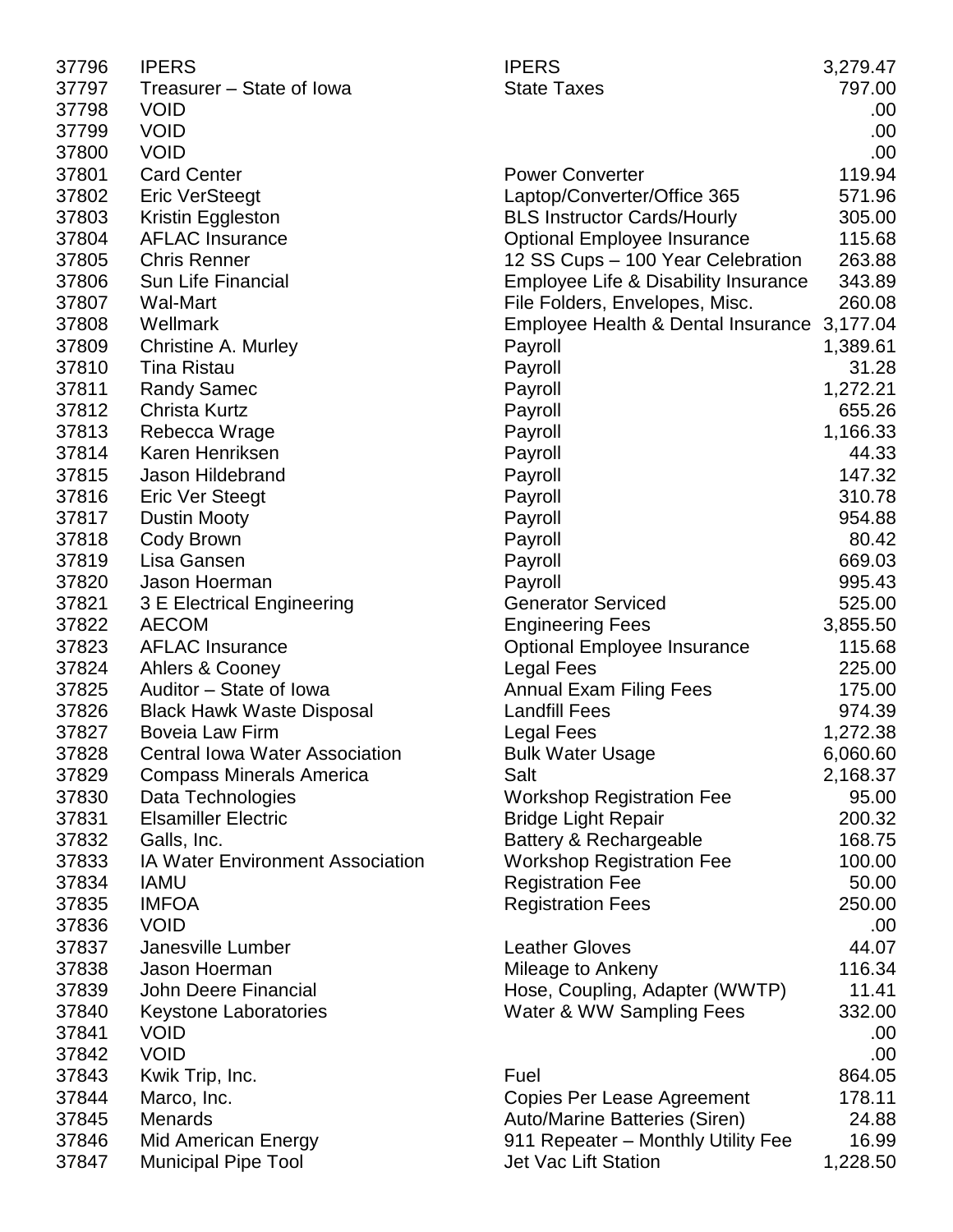| 37848   | Rite Price Office Supply, Inc.   | <b>Flashdrives</b>                     | 116.72   |
|---------|----------------------------------|----------------------------------------|----------|
| 37849   | Special Janesville Library       | 1/12 Annual City Contribution          | 5,587.58 |
| 37850   | <b>Stokes Welding</b>            | <b>Stainless Steel Pipes</b>           | 978.73   |
| 37851   | Tim & Mike's Auto Repair         | Squad - Repairs to Control Arm         | 559.95   |
| 37852   | Uline                            | <b>Fire Extinguisher Signs</b>         | 83.08    |
| 37853   | <b>USA Bluebook</b>              | <b>Water Sampling Supplies</b>         | 445.05   |
| 37854   | Virginia Robinson                | <b>HR</b> assistance/Consultation Fees | 670.44   |
| 37855   | <b>Waverly Newspapers</b>        | <b>Publication Fees</b>                | 555.13   |
| 37856   | <b>Waverly Tire Company</b>      | <b>Tire Repair</b>                     | 20.00    |
| 37857   | Windstream/Iowa Telecom          | <b>Monthly Telephone Fees</b>          | 399.06   |
| 37858   | <b>Iowa Prison Industries</b>    | <b>Bracket/Allen Screw</b>             | 45.75    |
| 37859   | Janesville Post Office           | <b>Utility Billing Postage</b>         | 138.06   |
| 37860   | <b>Black Hawk Waste Disposal</b> | Feb 2017 Garbage & Recycling Fees      | 5,006.85 |
| 3196355 | <b>EFTPS</b>                     | <b>Payroll Taxes</b>                   | 2,598.42 |
| 3196356 | <b>EFTPS</b>                     | <b>Payroll Taxes</b>                   | 2,720.24 |

(Disbursements: General-\$24,326.67, Road Use-\$5,563.69, Special Events-\$.00, Summer Rec Program-\$40.33, First Responders-\$996.90, Volunteer Fire Dept.–\$1,104.68, Special Library- \$3,860.65, Park Expansion & Improvements-\$.00, Water & Sewer Improvements - \$3,855.50, Street/Bridge Maint & Improvement - \$.00, Barrick Road Bi/Ped Bridge Project-.00, Water- \$10,404.11, Sewer-\$6,799.69, Refuse-\$8,126.76, and Utility Deposits - \$.00 = \$65,078.98.)

RESOLUTION #1565 - A RESOLUTION ALLOWING CLAIMS FOR THE MONTH OF MARCH 2017. BE IT RESOLVED BY THE CITY COUNCIL OF THE CITY OF JANESVILLE, IOWA that the foregoing claims be allowed as presented and warrants for the same be issued to the City Treasurer. BE IT FURTHER RESOLVED that the City Clerk is hereby authorized, empowered, and directed to draw and issue warrants on the respective funds and accounts. Resolved by Council Member Reid and seconded by Council Member Stapleton to approve the bills as presented. Roll Call Vote: Ayes – Reid, Stapleton, Robinson, and Bettis. Nays – None. Resolution approved and adopted this 13th day of March 2017.

ATTEST: ATTEST:

Motion by Council Member Reid and seconded by Council Member Bettis approving the following Consent Agenda items: February 13, 2017 City Council Proceedings, February 28, 2017 Budget & Treasurer Reports, payment of \$25 per person registration fees plus appropriate costs for wages and mileage for the Mayor, Council Members, and City Personnel interested in attending the IAWEA Small Community Workshop on 3/21/17 at the New Hampton Fire Station and payment of the \$65 per person registration fee and appropriate costs for mileage for the Mayor, Council, and Planning & Zoning Members interested in attending ISU's Introduction to Planning & Zoning for Local Officials Workshop on 4/18/17 at the Waterloo Center for the Arts. Motion carried.

Public Works Director Wrage and Police Chief Samec presented their monthly reports to the Council.

Motion by Council Member Robinson and seconded by Council Member Stapleton to approve payment of the \$50 per person registration fee plus appropriate costs for wages and mileage for Becky Wrage, Public Works Director to attend IAMU's 2017 Consumer Confidence Report Workshop on 4/25/17 at the Falcon Civic Center in Independence. Motion carried.

Motion by Council Member Stapleton and seconded by Council Member Reid approving to fill the Council vacancy by appointing Deb Hanson to that position. Roll Call Vote: Ayes - Reid, Stapleton, Robinson, and Bettis. Motion carried.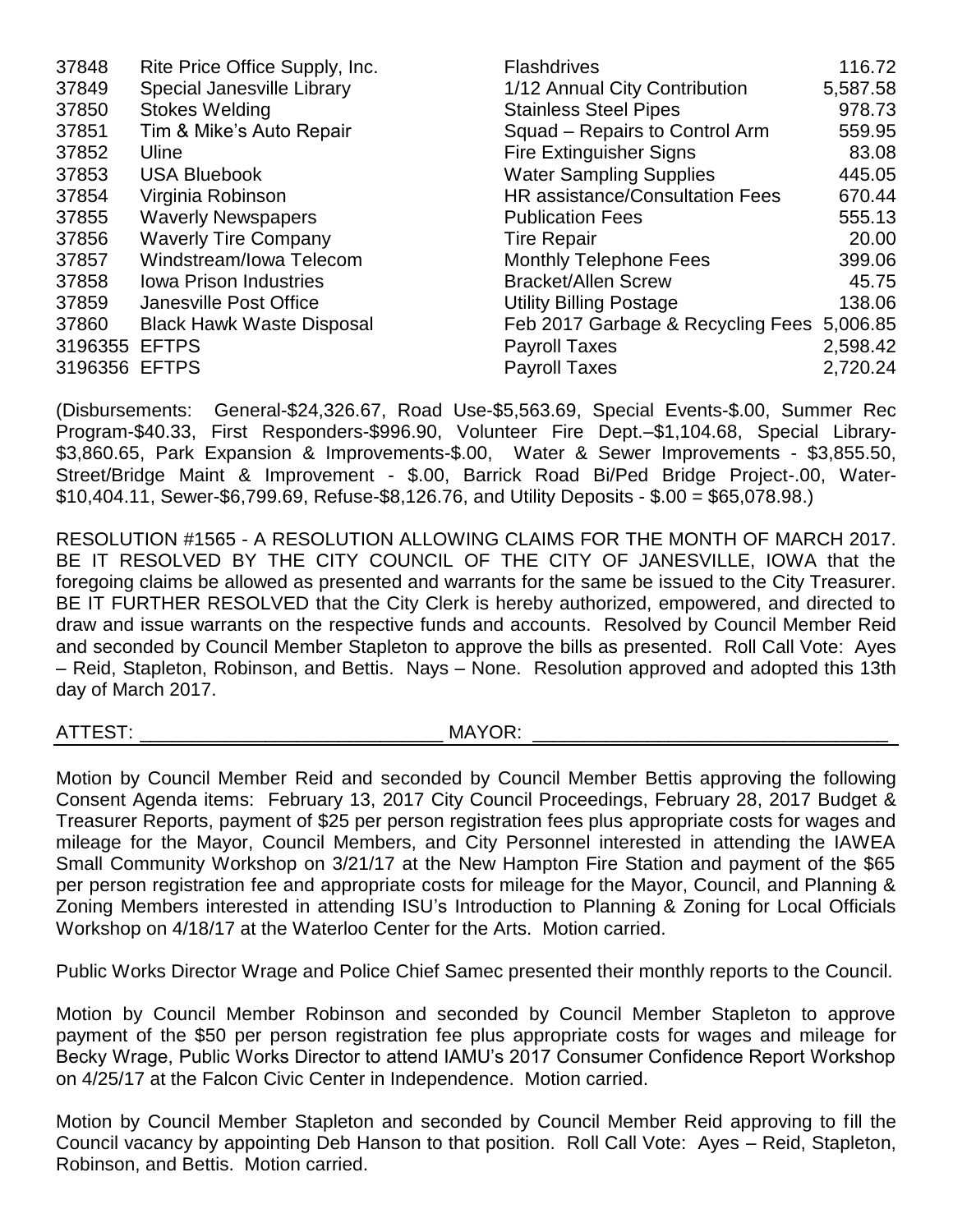Mayor Carroll administered the Oath of Office to Deb Hanson as Council Member. Council Member Hanson took her position at the table.

At approximately 6:20 p.m., Mayor Carroll opened the Public Hearing on the Proposed Fiscal Year 2017/18 Budget for comments from interested citizens and taxpayers. There being no comments, Mayor Carroll declared the Public Hearing closed and presented the proposed Fiscal Year 2017/18 Budget to the Council for their consideration.

The Proposed Fiscal Year 2017/18, published in the Waverly Newspaper on February 23, 2017, reflects an estimated total city tax levy rate of \$9.84034 per \$1,000 valuation on regular property, with a total property tax asking of \$401,479 (plus \$5,852 Utility Tax Replacement) and the following expenditures:

| <b>Public Safety</b>                            | \$407,519   |
|-------------------------------------------------|-------------|
| <b>Public Works</b>                             | \$280,110   |
| <b>Culture and Recreation</b>                   | \$283,119   |
| <b>Community and Economic Development</b>       | \$10,737    |
| <b>General Government</b>                       | \$159,716   |
| <b>Debt Service</b>                             | \$0         |
| <b>Capital Projects</b>                         | \$199,690   |
| <b>Total Government Activities Expenditures</b> | \$1,340,891 |
| <b>Business Type/Enterprises</b>                | \$647,851   |
| <b>Transfers Out</b>                            | \$58,185    |
| <b>Total ALL Expenditures/Transfers Out</b>     | \$2,046,927 |

This proposed budget reflects an estimated city tax levy of \$9.084034 per \$1,000 valuation, a 2.3% decrease of approximately \$.23 per \$1,000 valuation compared to FY2017. The state rollback figure for FY2018 is 56.9391% compared to the current 55.6259% for FY2017. This city budget further represents a **0%** annual property tax increase.

After giving opportunity for all desiring to be heard, it was resolved by Council Member Bettis and seconded by Council Member Robinson to approve, as presented, RESOLUTION #1566 – A RESOLUTION ADOPTING THE ANNUAL BUDGET FOR THE FISCAL YEAR ENDING JUNE 30, 2018. BE IT FURTHER RESOLVED BY THE CITY COUNCIL OF THE CITY OF JANESVILLE, IOWA that the annual budget for the fiscal year ending June 30, 2018, as set forth in the Budget Summary Certificate and in the detailed Budget in support thereof showing the revenue estimates and appropriation expenditures and allocation to programs and activities for said fiscal year be adopted, and the clerk is directed to make the filings as required by law and to set up books in accordance with the summary and details as adopted. Roll Call Vote: Ayes – Reid, Stapleton, Robinson, Bettis, and Hanson. Nays – None. Resolution approved and adopted this 13th day of March 2017.

ATTEST: \_\_\_\_\_\_\_\_\_\_\_\_\_\_\_\_\_\_\_\_\_\_ MAYOR \_\_\_\_\_\_\_\_\_\_\_\_\_\_\_\_\_\_\_\_\_\_\_\_\_\_\_\_\_\_\_\_\_

At approximately 6:30 p.m., Mayor Carroll opened the Public Hearing on the Bremer County Multi-Jurisdictional Hazard Mitigation Plan for comments from interested citizens and taxpayers. There being no comments, Mayor Carroll declared the Public Hearing closed and presented the Bremer County Multi-Jurisdictional Hazard Mitigation Plan to the Council for their consideration.

Resolved by Council Member Keith and seconded by Council Member Stapleton to approve RESOLUTION #1567 – A RESOLUTION OF THE CITY COUNCIL OF JANESVILLE, IOWA,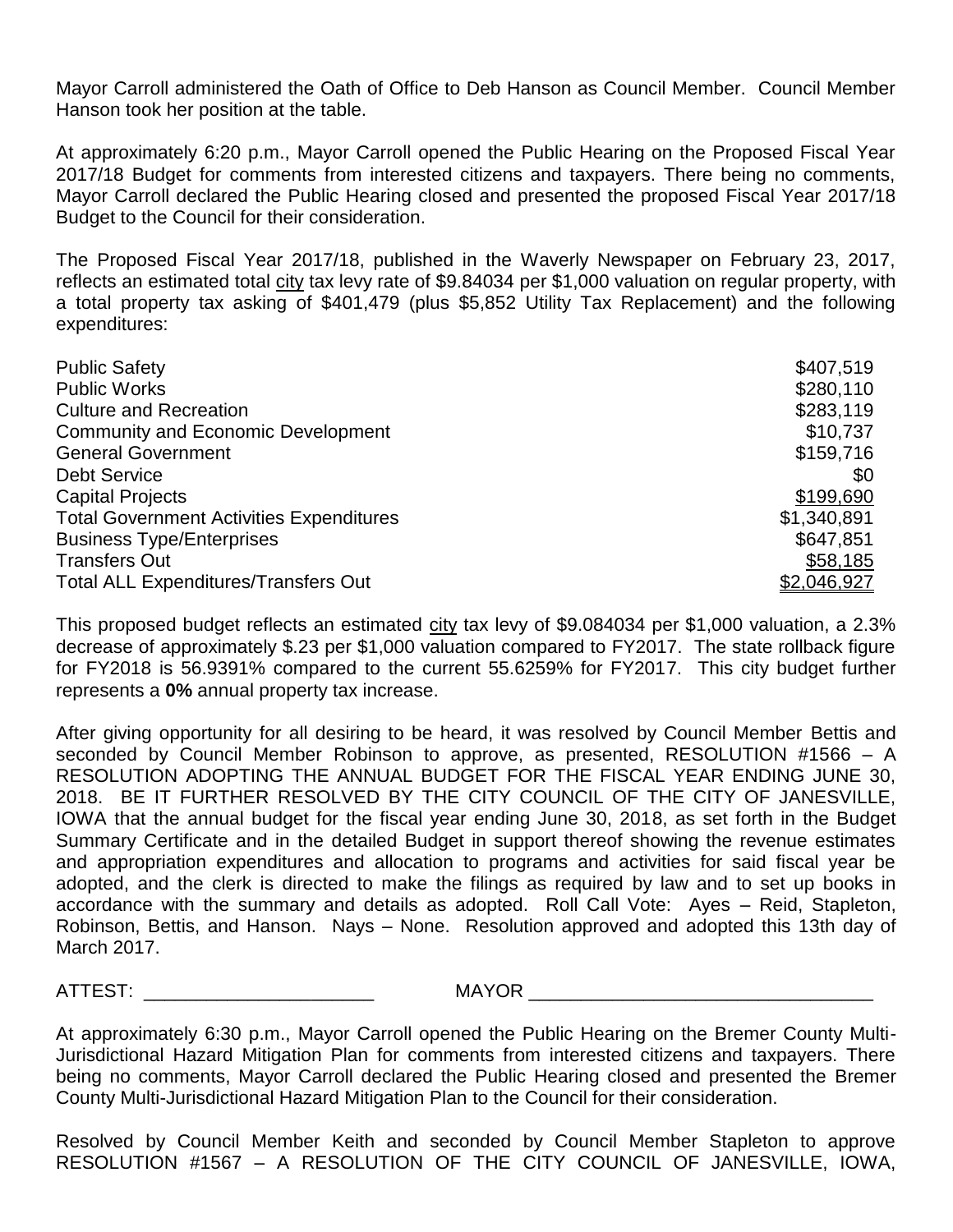ADOPTING A MULTI-JURISDICTIONAL HAZARD MITIGATION PLAN FOR BREMER COUNTY. Roll Call Vote: Ayes – Reid, Stapleton, Robinson, Bettis, and Hanson. Nays – None. Resolution approved and adopted this 13<sup>th</sup> day of March 2017.

ATTEST: \_\_\_\_\_\_\_\_\_\_\_\_\_\_\_\_\_\_\_\_\_\_ MAYOR \_\_\_\_\_\_\_\_\_\_\_\_\_\_\_\_\_\_\_\_\_\_\_\_\_\_\_\_\_\_\_\_\_

Motion by Council Member Bettis and seconded by Council Member Robinson approving to proceed with Steve Albers and Jim Hundley's request to vacate and sell the alley in the center of their properties known as 1005 and 1007 Sycamore Street by forwarding this matter to the Janesville Planning & Zoning Commission for their review and recommendation, as is required by City Ordinance. Motion carried.

Motion by Council Member Robinson and seconded by Council Member Reid approving to table the review of bids for a new lift station pump. Motion carried.

Motion by Council Member Bettis and seconded by Council Member Stapleton to approve the purchase and payment, upon delivery, of a 2017 Dodge Charger (All Wheel Drive) from Stew Hansen Dodge City for a cost of \$22,995. Roll Call Vote: Ayes – Reid, Stapleton, Robinson, Bettis, and Hanson. Nays – None. Motion carried.

Chief Samec was asked to contact the dealer for a trade-in price for the city's 2012 Dodge Charger. The disposal of the 2012 Dodge Charger will be discussed further at a future meeting.

Motion by Council Member Reid and seconded by Council Member Bettis approving to not partner with Black Hawk County on a project that would include the resurfacing of the city portion of Pine Street. Motion carried.

Resolved by Council Member Stapleton and seconded by Council Member Robinson to approve RESOLUTION #1569 – A RESOLUTION ORDERING BIDS, APPROVING PLANS, SPECIFICATIONS, FORM OF CONTRACT AND ESTIMATE OF COST AND DIRECTING CITY CLERK TO PUBLISH NOTICE SETTING PUBLIC HEARING (6:00 P.M. ON MONDAY, APRIL 10) AND BID LETTING (10:00 A.M. ON THURSDAY, APRIL 6, 2017) DATES FOR THE BARRICK ROAD WATER MAIN PROJECT. Roll Call Vote: Ayes – Reid, Stapleton, Robinson, Bettis, and Hanson. Nays – None. Resolution approved and adopted this  $13<sup>th</sup>$  day of March 2017.

ATTEST: \_\_\_\_\_\_\_\_\_\_\_\_\_\_\_\_\_\_\_\_\_\_ MAYOR \_\_\_\_\_\_\_\_\_\_\_\_\_\_\_\_\_\_\_\_\_\_\_\_\_\_\_\_\_\_\_\_\_

There was a final attempt to gain the approval of all of the property owners in the Sands First Addition for the installation of a storm detention basin. Unfortunately, we did not receive 100% approval of the property owners. Mr. Durbahn will contact Wendell Lupkes and Jim Sands regarding the extension of the storm sewer along the north boundary of Lot #7, modifications of the discharge apron along the east boundary of Lot #7, and the addition of fill over the extension to level out the backyard of the residence along the north boundary of Lot #6. Once a specific understanding is achieved and that work is performed, an appropriate resolution accepting the dedication of Sands First Addition will be presented to the city council for their approval.

Resolved by Council Member Reid and seconded by Council Member Stapleton to approve RESOLUTION #1568 – A RESOLUTION ACKNOWLEDGING THE COMPLETION OF ALL IMPROVEMENTS TO SANDS SECOND ADDITION AND ACCEPTANCE OF THE SUBDIVISION BY THE CITY OF JANESVILLE, BREMER COUNTY, IOWA. Roll Call Vote: Ayes – Reid, Stapleton, Robinson, Bettis, and Hanson. Nays – None. Resolution approved and adopted this 13<sup>th</sup> day of March 2017.